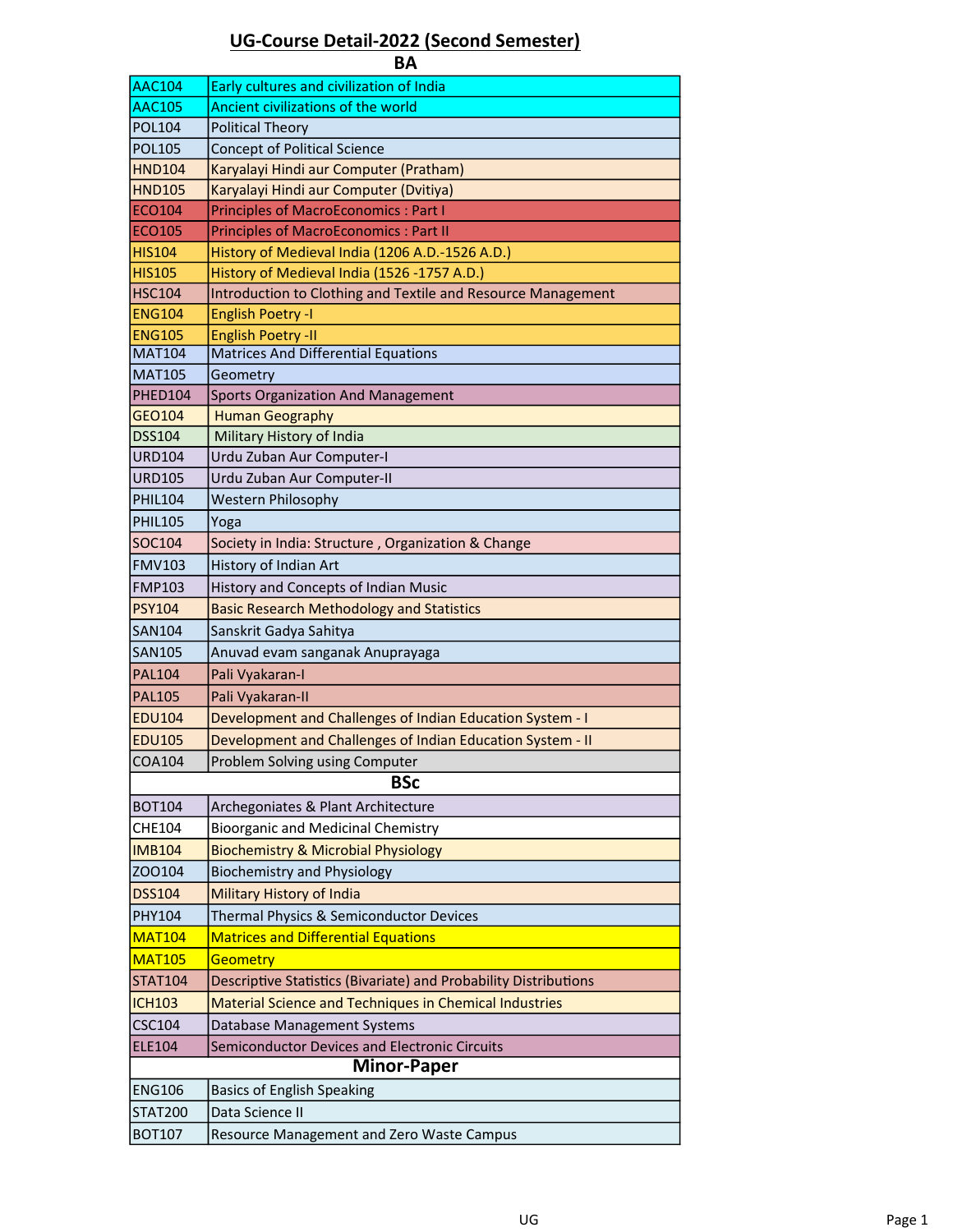| <b>HND100</b>     | Rashtra Gaurav (Compulsory)                       |                  |
|-------------------|---------------------------------------------------|------------------|
| <b>MAT200</b>     | <b>Foundation of Mathematics II</b>               |                  |
| <b>DSS100</b>     | Concepts of War                                   |                  |
| <b>DSS200</b>     | Disaster Management Mechanism in India            |                  |
| <b>HSC100</b>     | Nutrition, Health and Hygiene                     |                  |
| <b>PSY100</b>     | Communication Skills and Personality Development  |                  |
|                   | <b>Banking &amp;Insurance</b>                     |                  |
| <b>B&amp;I108</b> | <b>Business Environment</b>                       |                  |
| <b>B&amp;I109</b> | <b>Indian Banking System</b>                      |                  |
| <b>B&amp;I110</b> | <b>Cost Accounting</b>                            |                  |
| <b>B&amp;I111</b> | <b>Business Statistics</b>                        |                  |
| <b>B&amp;I112</b> | Introduction to Computing-II                      |                  |
| <b>B&amp;I113</b> | <b>Fundamentals of Insurance</b>                  |                  |
|                   | <b>Commerce</b>                                   |                  |
| COM112            | <b>Business Management I</b>                      |                  |
| <b>COM113</b>     | <b>Business Management II</b>                     |                  |
| COM114            | <b>Financial Accounting</b>                       |                  |
| COM116            | <b>Essentials of E-Commerce-I</b>                 |                  |
| <b>COM117</b>     | <b>Essentials of E-Commerce-II</b>                |                  |
| <b>COM118</b>     | <b>Business Economics I</b>                       |                  |
| COM119            | <b>Business Economics II</b>                      |                  |
|                   | <b>BBA</b>                                        |                  |
| <b>BBA110</b>     | <b>Organisational Behavior</b>                    |                  |
| <b>BBA111</b>     | <b>Business Finance</b>                           |                  |
| <b>BBA112</b>     | <b>Human Resource Development</b>                 |                  |
| <b>BBA113</b>     | <b>Marketing Theory and Practices</b>             |                  |
| <b>BBA114</b>     | <b>Business Mathematics</b>                       |                  |
| <b>BBA115</b>     | <b>Advertising Management</b>                     |                  |
|                   | <b>BSc(HomeScience)</b>                           |                  |
| <b>BHSC103</b>    | NUTRITIONAL BIOCHEMISTRY                          |                  |
| <b>BHSC107</b>    | LIFESPAN DEVELOPMENT                              |                  |
| BHSC111           | RESIDENTIAL SPACE DESIGN AND FURNISHING           |                  |
|                   | <b>Hotel Management &amp; Catering technology</b> |                  |
| <b>HMCT107</b>    | Food Production Operations - I                    |                  |
| HMCT108           | Food and Beverage Services Operations - I         |                  |
| HMCT109           | Housekeeping Operations-I                         |                  |
| HMCT110           | <b>Hygiene and Sanitation</b>                     |                  |
| HMCT111           | Nutrition and Food Science                        |                  |
|                   | <b>Engineering</b>                                |                  |
| GAS201            | <b>Engineering Physics-II</b>                     | ECE, ME, CSE, IT |
| GAS202            | <b>Engineering Chemistry</b>                      | ECE, ME          |
| GAS203            | <b>Engineering Mathematics-II</b>                 | ECE, ME, CSE, IT |
| GAS204            | <b>Professional Communication</b>                 | CSE, IT          |
| GEC201            | <b>Basic Electronics</b>                          | CSE, IT          |
| <b>GME201</b>     | <b>Elements of Mechanical Engineering</b>         | CSE, IT          |
| GCS201            | Computer System & Programming in C                | ECE, ME          |
| GEE201            | <b>Basic Electrical Engineering</b>               | ECE, ME          |
|                   | <b>BEd</b>                                        |                  |
| <b>BED106</b>     | <b>School Management and Leadership</b>           |                  |
| <b>BED107</b>     | <b>Assessment of Techning and Learning</b>        |                  |
|                   | (a) Fundamentals of inclusive Edcuation           |                  |
| <b>BED109</b>     | (b) Fundamentals of Guidance and Counceling       |                  |

Ξ